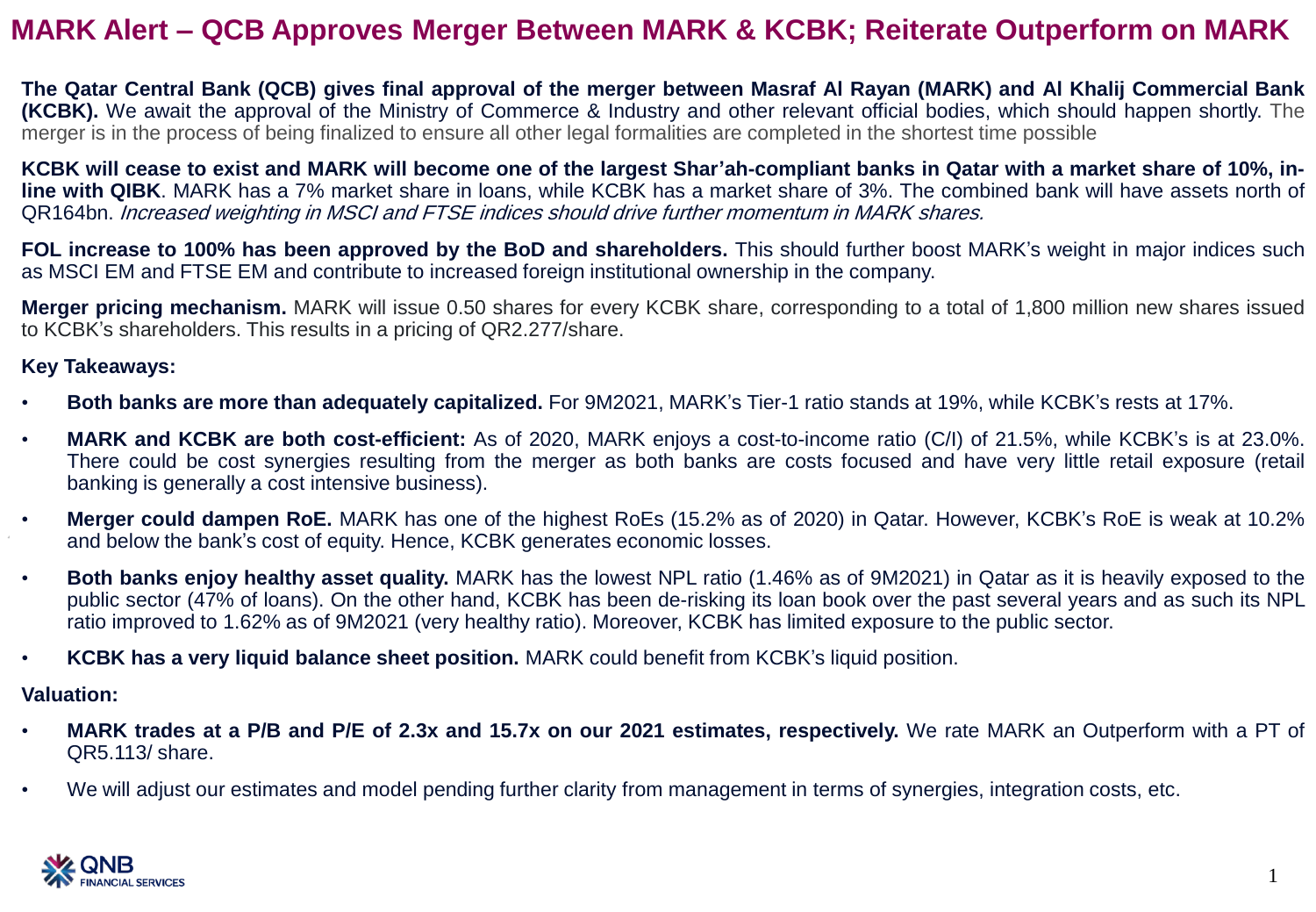# **Key Ratios and KPIs**

|                                        | <b>MARK</b> |          |        |         |         |       |          | <b>KCBK</b> |
|----------------------------------------|-------------|----------|--------|---------|---------|-------|----------|-------------|
|                                        | 2017        | 2018     | 2019   | 2020    | 2017    |       | 2018     | 2019        |
|                                        |             |          |        |         |         |       |          |             |
| NIM (IEAs)                             | 2.48%       | 2.39%    | 2.37%  | 2.60%   | 1.78%   |       | 1.79%    | 1.98%       |
| NIM (RWAs)                             | 3.71%       | 3.61%    | 3.65%  | 4.27%   | 2.43%   |       | 2.36%    | 2.63%       |
| <b>RoE</b>                             | 15.6%       | 15.7%    | 16.0%  | 15.2%   | 8.2%    |       | 8.8%     | 10.6%       |
| RoA                                    | 2.0%        | 2.1%     | 2.1%   | 1.9%    | 0.8%    |       | 1.0%     | 1.1%        |
| <b>RoRWAs</b>                          | 3.2%        | 3.3%     | 3.4%   | 3.3%    | 1.2%    |       | 1.4%     | 1.5%        |
| <b>JAWs</b>                            | $-12.8%$    | $-13.9%$ | 5.2%   | 6.2%    | 6.6%    |       | $-4.3%$  | 3.1%        |
| Growth (Net Profit)                    | $-2.3%$     | 5.0%     | 2.3%   | $-0.1%$ | 28.8%   |       | 11.7%    | 6.9%        |
| Cost-to-Income Ratio                   | 21.1%       | 24.0%    | 22.8%  | 21.5%   | 27.6%   |       | 28.8%    | 27.9%       |
| Net Loans (Growth)                     | 6.6%        | 0.6%     | 3.2%   | 14.9%   | $-0.2%$ |       | $-9.9%$  | $-2.6%$     |
| Deposits (Growth)                      | 7.8%        | $-1.5%$  | 6.6%   | 5.0%    | 1.5%    |       | $-11.7%$ | 1.2%        |
| LDR (Loans to Stable Sources of Funds) | 115.3%      | 111.0%   | 105.5% | 112.8%  | 91.3%   |       | 91.8%    | 88.5%       |
| Liquid Assets to Total Assets          | 24.2%       | 20.5%    | 24.7%  | 24.7%   | 35.2%   | 35.7% |          | 39.0%       |
|                                        |             |          |        |         |         |       |          |             |
| <b>NPL Ratio</b>                       | 0.47%       | 0.83%    | 1.01%  | 1.13%   | 1.94%   | 1.85% |          | 1.86%       |
| Coverage Ratio                         | 49%         | 93%      | 84%    | 94%     | 118%    | 228%  |          | 251%        |
| CoR (bps)                              | 15          | N/M      | 7      | 35      | 84      | 60    |          | 59          |
| Tier 1 Ratio                           | 19.3%       | 18.7%    | 19.7%  | 19.6%   | 16.7%   | 15.6% |          | 17.9%       |

|                                        | <b>Combined</b> |          |       |       |
|----------------------------------------|-----------------|----------|-------|-------|
|                                        | 2017            | 2018     | 2019  | 2020  |
|                                        |                 |          |       |       |
| NIM (IEAs)                             | 2.22%           | 2.18%    | 2.24% | 2.57% |
| NIM (RWAs)                             | 3.20%           | 3.13%    | 3.27% | 3.92% |
| RoE                                    | 13.1%           | 13.4%    | 14.3% | 13.9% |
| RoA                                    | 1.57%           | 1.69%    | 1.74% | 1.65% |
| <b>RoRWAs</b>                          | 2.42%           | 2.57%    | 2.69% | 2.69% |
| JAWs                                   | $-3.8%$         | $-9.9\%$ | 4.5%  | 10.8% |
| Growth (Net Profit)                    | 2.7%            | 6.4%     | 3.2%  | 2.6%  |
|                                        |                 |          |       |       |
| Cost-to-Income Ratio                   | 23.1%           | 25.4%    | 24.3% | 22.0% |
|                                        |                 |          |       |       |
| Net Loans (Growth)                     | 4.3%            | $-2.8%$  | 1.4%  | 11.6% |
| Deposits (Growth)                      | 3.8%            | $-0.2%$  | 7.2%  | 4.8%  |
| LDR (Loans to Stable Sources of Funds) | 152%            | 141%     | 133%  | 139%  |
| <b>Liquid Assets to Total Assets</b>   | 27%             | 25%      | 29%   | 28%   |
|                                        |                 |          |       |       |
| <b>NPL Ratio</b>                       | 0.96%           | 1.15%    | 1.26% | 1.32% |
| Coverage Ratio                         | 96%             | 161%     | 158%  | 143%  |
| CoR (bps)                              | 37              | 17       | 22    | 55    |
|                                        |                 |          |       |       |
| Tier 1 Ratio                           | 18.2%           | 17.6%    | 19.0% | 19.1% |



 $\mathcal{A}$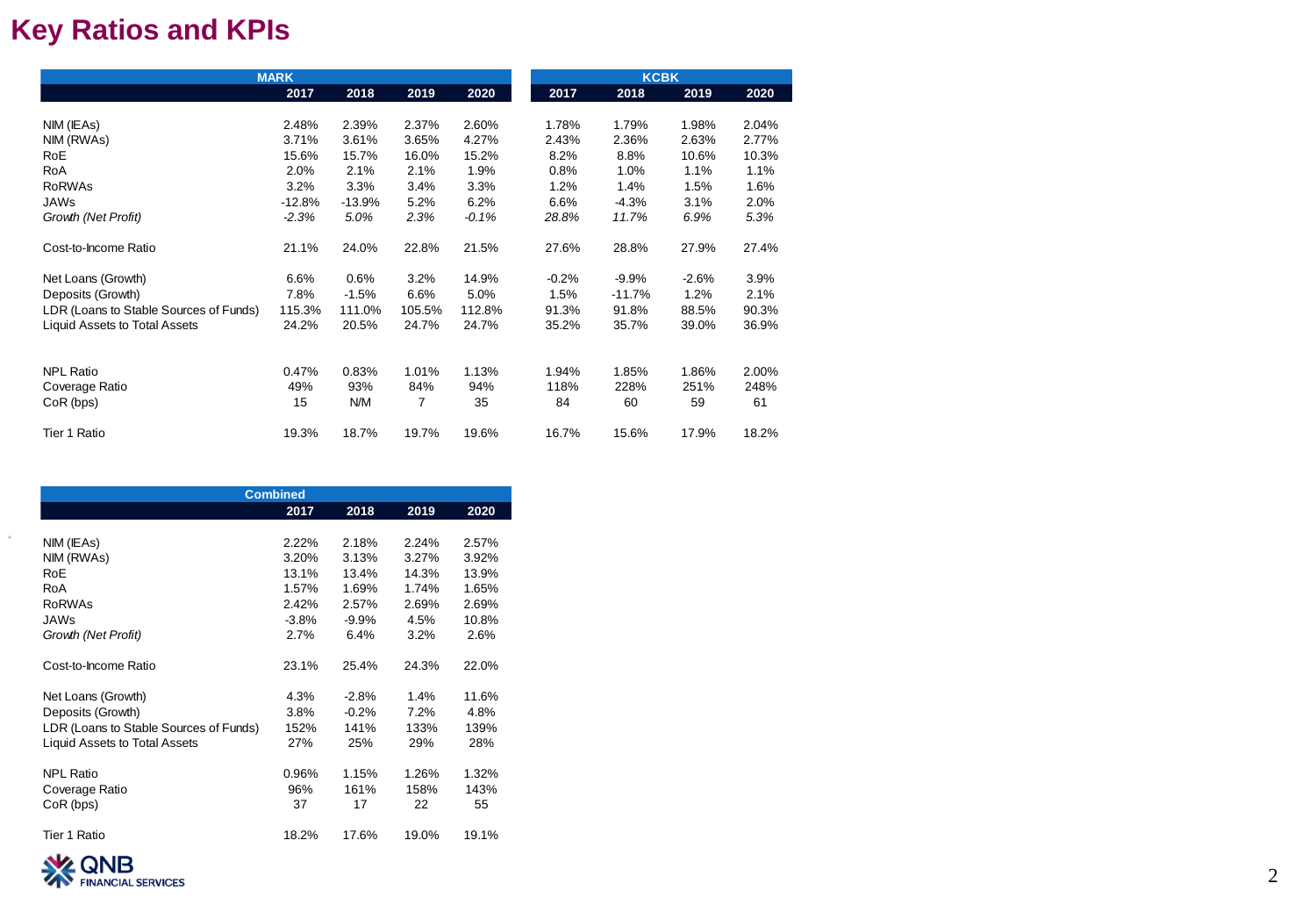# **Combined Income Statement**

| <b>Combined Income Statement (In QR mn)</b>            | 2017  | 2018  | 2019  | 2020    | 9M2021 |
|--------------------------------------------------------|-------|-------|-------|---------|--------|
| Net Interest Income                                    | 3,248 | 3,183 | 3,279 | 4,045   | 3,334  |
| <b>Fees &amp; Commissions</b>                          | 456   | 505   | 565   | 392     | 315    |
| <b>FX</b> Income                                       | 182   | 191   | 180   | 177     | 131    |
| Other Income                                           | 66    | 53    | 46    | 48      | 18     |
| <b>Non-Interest Income</b>                             | 703   | 749   | 791   | 617     | 464    |
| <b>Total Revenue</b>                                   | 3,951 | 3,932 | 4,070 | 4,662   | 3,798  |
| <b>Operating Expenses</b>                              | (912) | (998) | (988) | (1,025) | (800)  |
| <b>Net Operating Income</b>                            | 3,039 | 2,934 | 3,082 | 3,637   | 2,998  |
| Net Provisions & Impairments                           | (432) | (168) | (221) | (716)   | (704)  |
| <b>Net Profit Before Taxes &amp; Minority Interest</b> | 2,607 | 2,766 | 2,861 | 2,921   | 2,293  |
| Tax                                                    | (16)  | (18)  | (27)  | (17)    | (11)   |
| <b>Net Profit Before Minority Interest</b>             | 2,591 | 2,748 | 2,834 | 2,904   | 2,282  |
| Minority Interest                                      | (13)  | (9)   | (10)  | (5)     | (11)   |
| <b>Net Profit (Reported/Headline)</b>                  | 2,579 | 2,739 | 2,825 | 2,898   | 2,272  |
| Social & Sports Contribution Fund                      | (66)  | (69)  | (70)  | (72)    | N/A    |
| Interest on AT1 Perpetual Note                         | (55)  | (55)  | (55)  | (55)    | N/A    |
| <b>Net Profit (Attributable)</b>                       | 2,457 | 2,615 | 2,700 | 2,771   | 2,272  |
|                                                        |       |       |       |         |        |



 $\Delta$